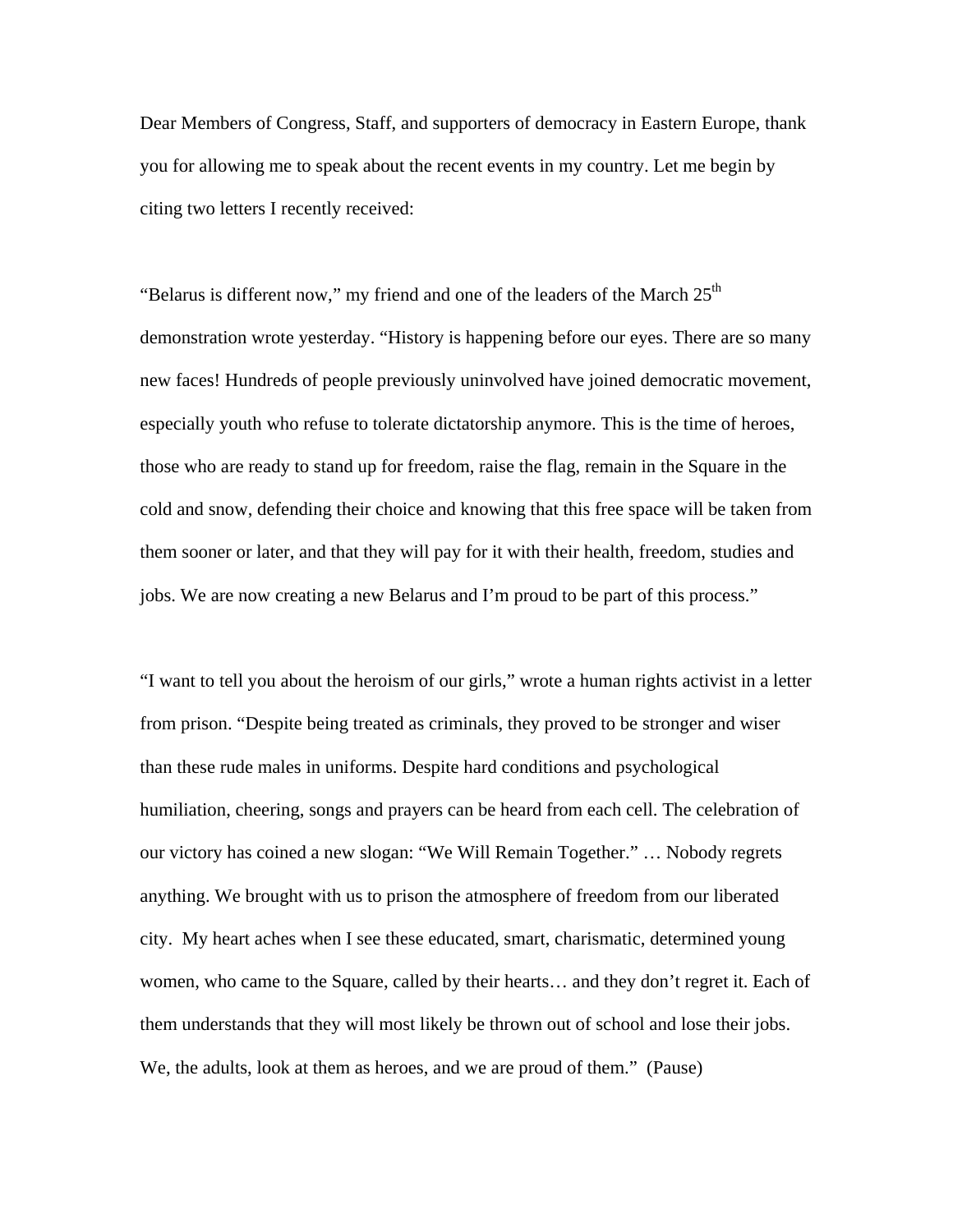This election and the events after it are a victory for the Belarusian people. It is a victory of freedom of spirit, of a strong desire for democracy and freedom. The regime has suffered a defeat because the people overcame fear to express and defend their opinions in the face of overwhelming state propaganda, intimidation and repression. The regime is afraid of our people: it destroyed a tent city with 500 kids in the dark of night, sent thousands of armed troops to beat peaceful demonstrators, and put more than 2,000 people in prison. Lukashenka has not appeared in public since, and his inauguration has been postponed. The authorities do not disclose the number or names of those arrested.

This regime will not last much longer. In Belarus, things have changed forever. The very next day after the tent city was destroyed, hundreds of young people took part in a fleshmob in the center of Miesnk to shame the leading state newspaper, a mouthpiece of pro-Lukashenka propaganda. More than 20,000 people took to the streets on March  $25<sup>th</sup>$  to celebrate Independence Day and reject repression. Hundreds of people stand vigil outside of prisons, and are lighting candles and placing flowers on the Square to honor those who suffered for freedom. The movement for democracy continues, and it is growing.

We Belarusians greatly appreciate support from the international community. International observers witnessed violations of the electoral process and clearly stated that the elections were a fraud. Reporters protected young people in the Square from the security services with their cameras and microphones. The US and EU did not recognize